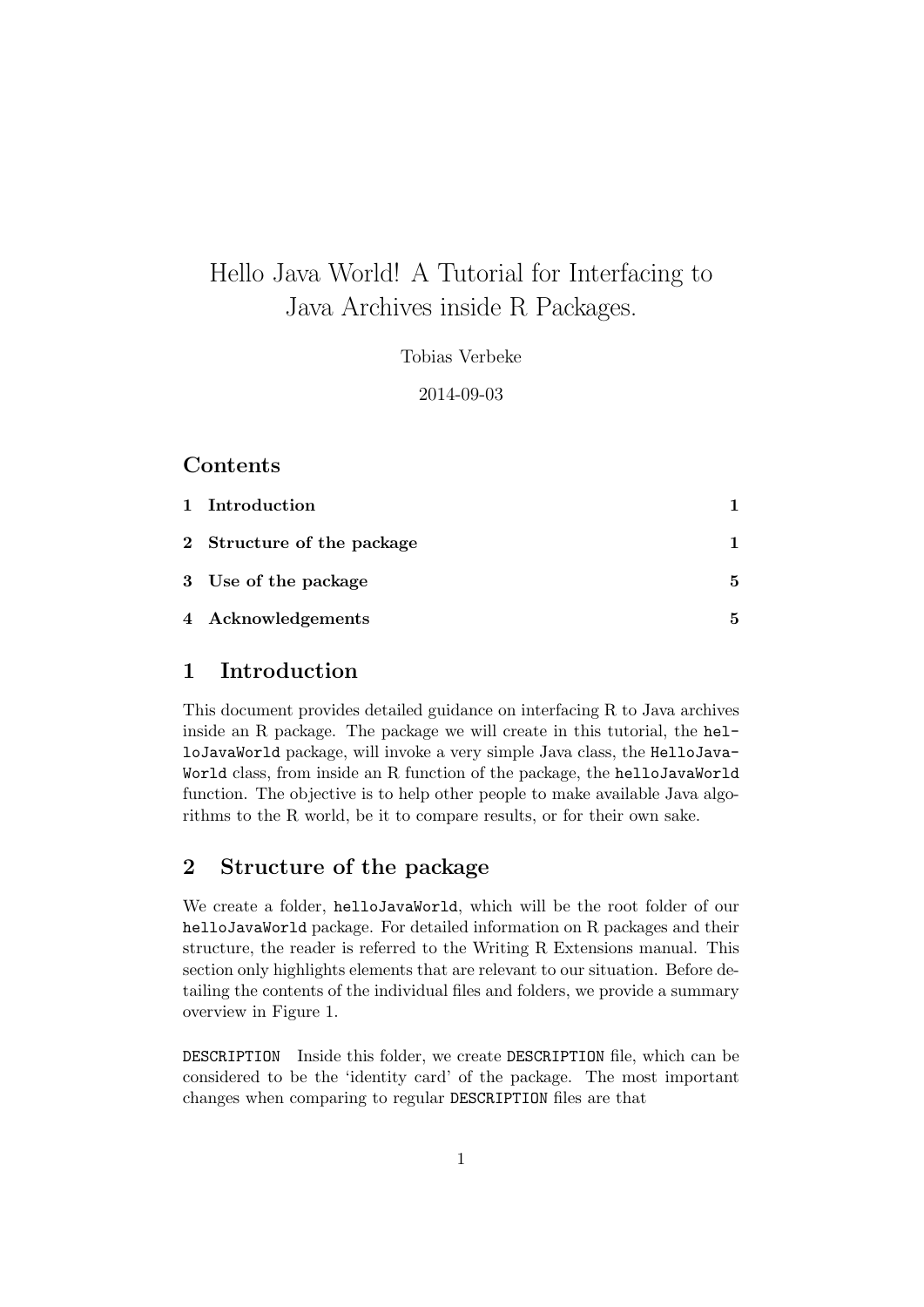```
helloJavaWorld
`- inst
`- doc
`- helloJavaWorld.Rnw (this document)
        `- java
            - hellojavaworld.jar
     - java
`- HelloJavaWorld.java
     - man
``- helloJavaWorld.Rd
    \degree - R
        - helloJavaWorld.R
        - onLoad.R
    - DESCRIPTION
    - NAMESPACE
```


- there must be a package dependency on the rJava package (Depends field) as well as
- a system dependency on Java (SystemRequirements field).

inst/java We create the folder inst/java to host our JAR file. This JAR file contains a single HelloJavaWorld.class file, generated from the following HelloJavaWorld.java file.

```
public class HelloJavaWorld {
 public String sayHello() {
    String result = new String("Hello Java World!");
    return result;
  }
 public static void main(String[] args) {
  }
}
```
As one can see, this is not the typical example of a Hello World application. The string Hello Java World! is namely not printed to the console, but returned by the sayHello method. The reason to deviate from this tradition is that in practice the interfacing to Java classes will nearly always result in return values being returned to R by the methods of the classes in the JAR file(s).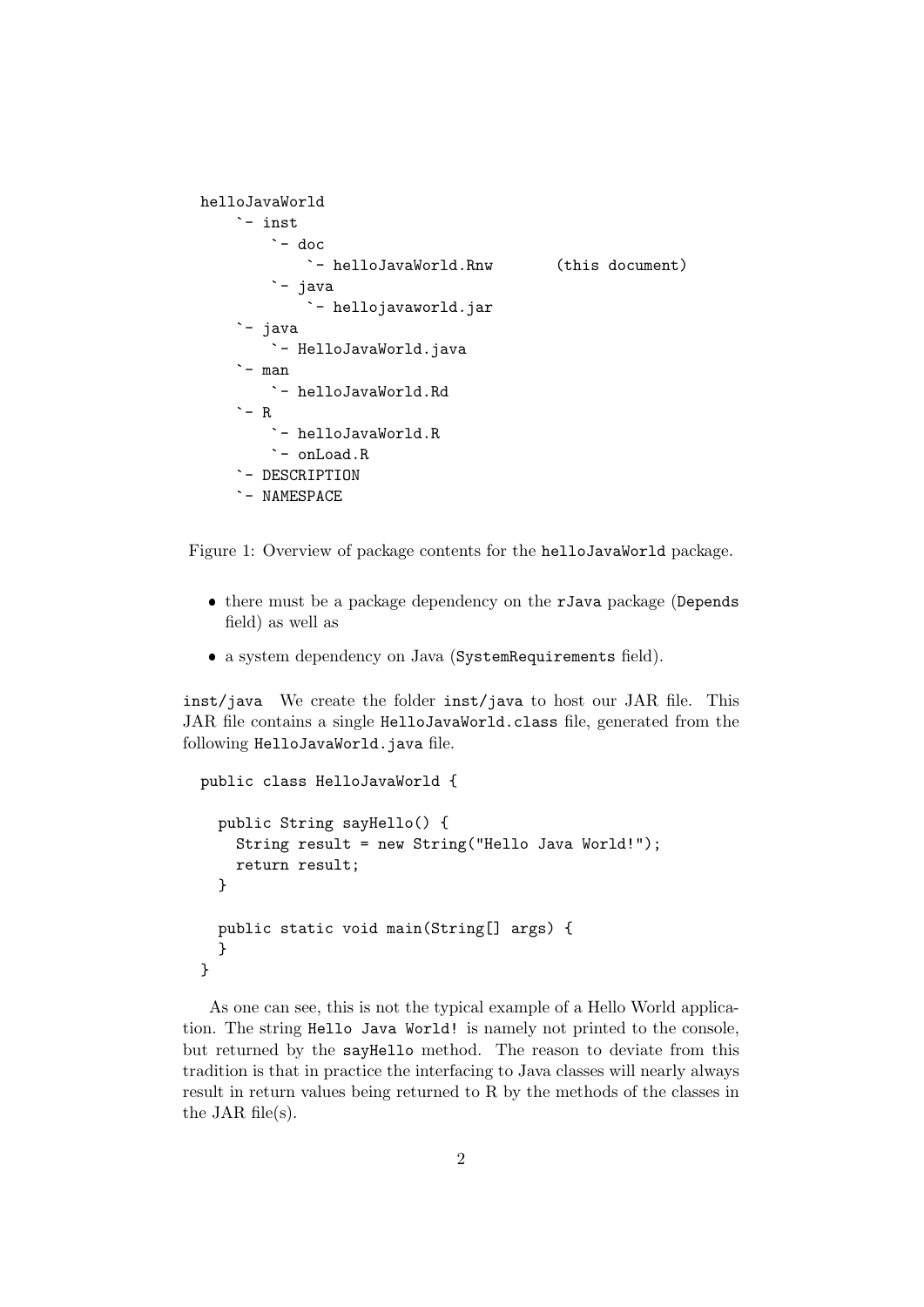java/ The Writing R Extensions Manual recommends to make Java source files available in a top-level java/ directory inside the package. This will ensure source files are not installed, but makes these files available as required when the package is published under an open source license.

R/ Two functions are contained in the R/ subfolder of the package. The first function is the function that will assure that the Java code is made available. The second function will be the R wrapper to execute the Java HelloWorld class.

Namespaces are recommended in R packages, so we will only detail how to include the first function when the package has a namespace. We include a file onLoad.R with the following content :

```
.onLoad <- function(libname, pkgname) {
  .jpackage(pkgname, lib.loc = libname)
}
```
The .onLoad function is a hook function that will be run immediately after loading the package. The function .jpackage that is called inside the .onLoad function takes care to initialize the JVM and to add the java/ folder of the package to the class path. If users make use of custom R library paths, they can rely on the libname argument. Note that when building the package the inst level is 'taken out', so that in the built package the java/ subfolder will be directly in the root folder.

The second function we included in the R/ folder is responsible for making the Java class available to the user and is a simple wrapper:

```
helloJavaWorld <- function(){
 hjw <- .jnew("HelloJavaWorld")   # create instance of HelloJavaWorld class
  out <- .jcall(hjw, "S", "sayHello") # invoke sayHello method
 return(out)
}
```
The .j\* functions such as .jnew and .jcall are part of the rJava package and documented in their respective documentation files<sup>1</sup>. For convenience, we provide some minimal explanation here as well.

The .jnew function creates a new instance of a Java object. The first argument (here "HelloJavaWorld") indicates the class of the object to be created. If other arguments are needed to construct the Java object, these can be passed as R arguments to the .jnew function as well. In this very simple case, however, no supplementary arguments are required to create a "HelloJavaWorld" object. By assigning the result of .jnew to a variable,

<sup>&</sup>lt;sup>1</sup>The **rJava** package can be obtained from CRAN; more information on the package can be found at the package home page http://www.rforge.net/rJava/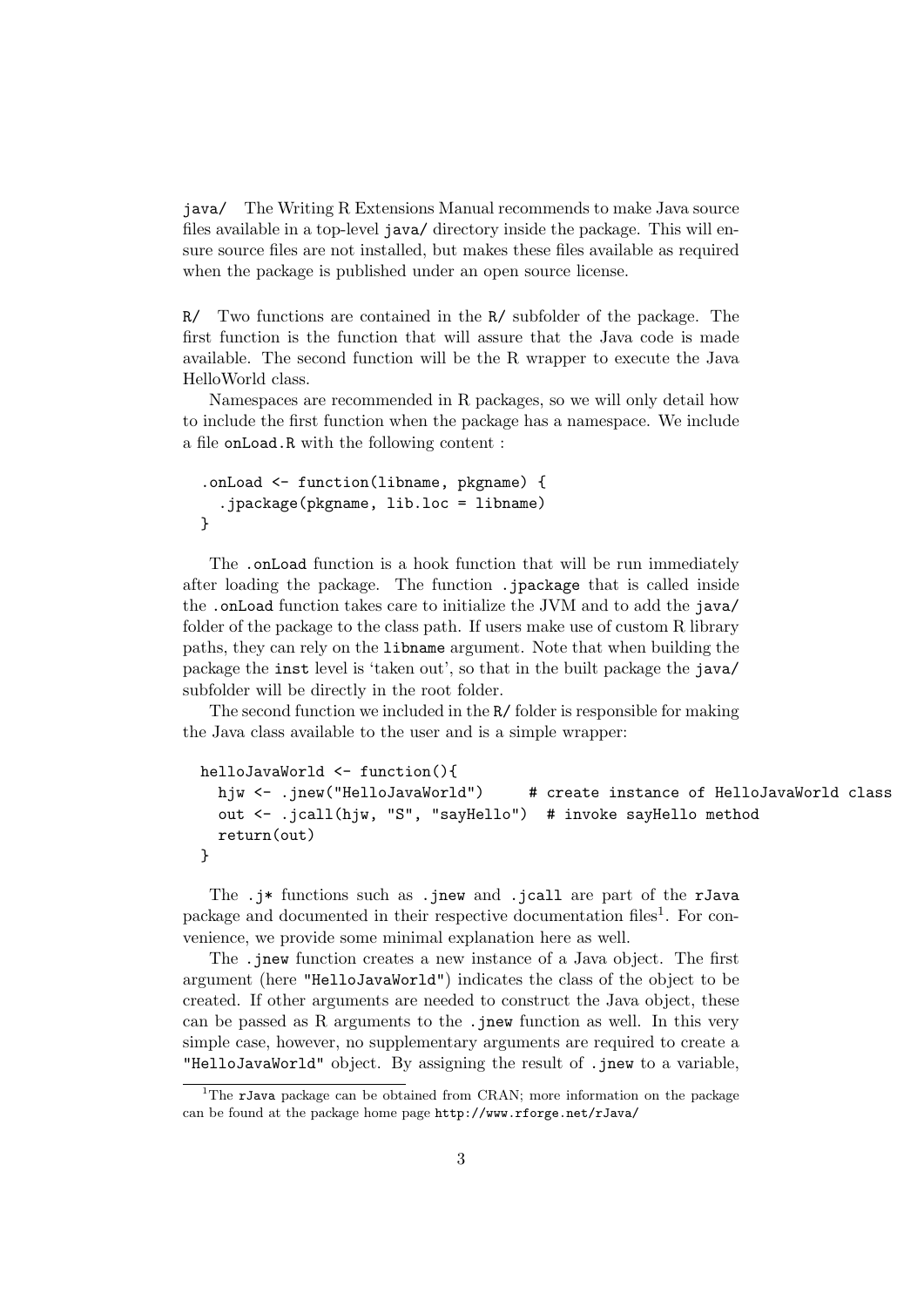| Abbreviation        | <b>Type</b>                                                    |
|---------------------|----------------------------------------------------------------|
| "V"                 | void                                                           |
| יי ד יי             | integer                                                        |
| יי חיי              | double (numeric)                                               |
| "J"                 | long                                                           |
| "F"                 | float                                                          |
| " 7."               | boolean                                                        |
| "C"                 | char (integer)                                                 |
| "S"                 | String                                                         |
| "B"                 | byte $(\text{raw})$                                            |
| "L <class>"</class> | Java object of class <class><br/>(e.g.</class>                 |
|                     | "Ljava/lang/Object")                                           |
| "[ <type>"</type>   | Array of objects of type $\times$ type $\times$ (e.g. "[D" for |
|                     | an array of doubles)                                           |

Table 1: Overview of the abbreviations that can be used as a shortcut to indicate the return type of a Java method in the .jcall function of the rJava package.

we obtain a reference to the object (here hjw) that we can use to further work with the object, or to call Java methods on the newly created object.

The .jcall function allows to call a method ("sayHello") on a Java object. The first argument will be a reference to the object, which we stored in the hjw variable in the previous statement. The second argument contains a character indicating the return type of the method we call. In this example, the return type will be a String, which has been mapped to the "S" character. An overview of all return types is offered in Table 1.

It is important to note that the out object is no longer a reference to the resulting Java object, but has been evaluated directly to a string, i.e. an R character vector of length one. The explanation is that the .jcall method has an argument evalString that is set to TRUE by default. If we would have wanted to obtain the reference to the Java object to further work with it, we would have explicitly set evalString to FALSE as in

outRef <- .jcall(hjw, "S", "sayHello", evalString = FALSE)

To explicitly obtain a string from a Java object reference, we could then use the function.jstrVal, as in

#### .jstrVal(outRef)

The string returned would, of course, be exactly the same

"Hello Java World!"